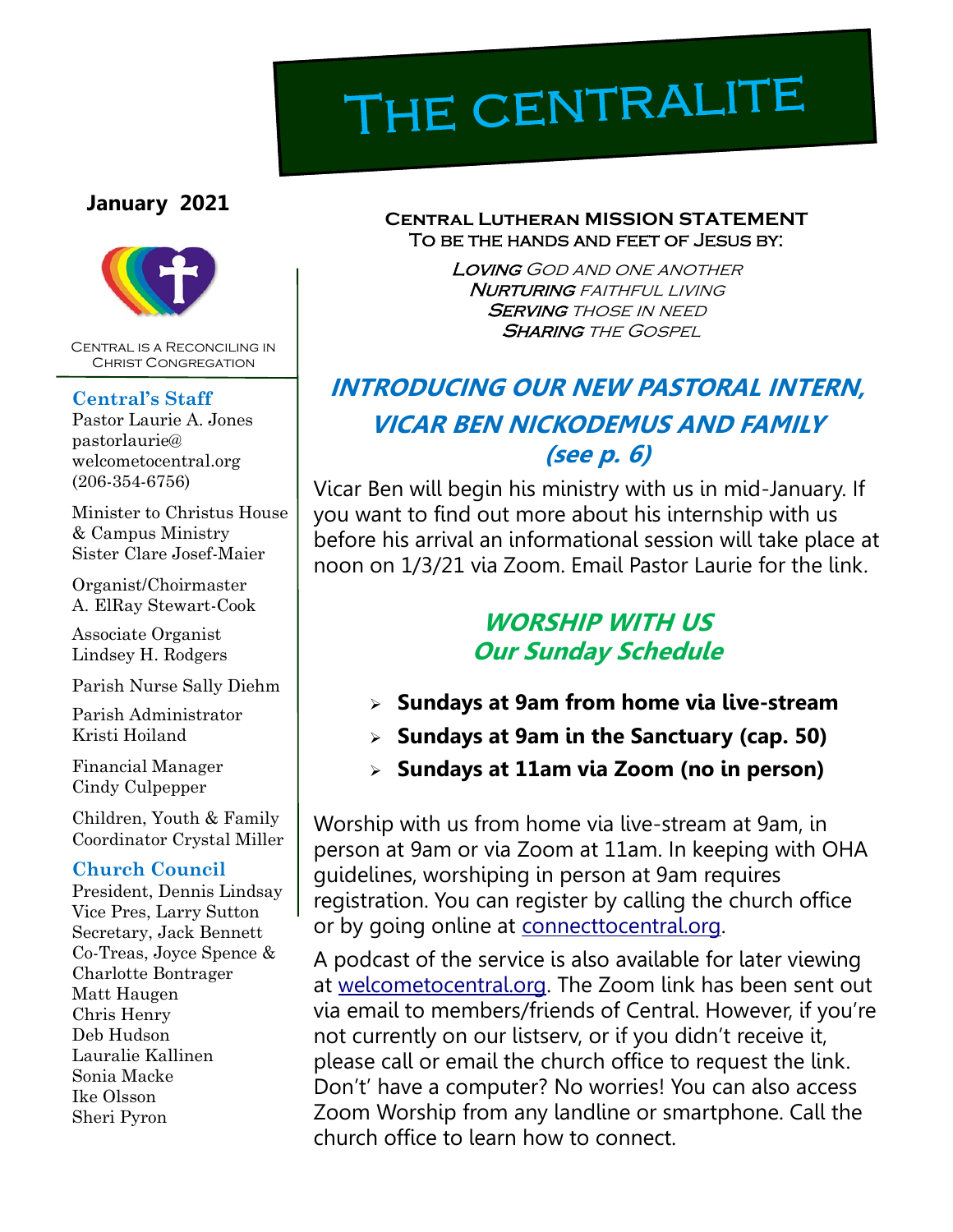# **HERE'S TO SAYING GOOD-BYE, 2020 & HELLO, 2021**

No, we're not out of the woods yet… Nevertheless I've heard a lot of people saying how glad they'll be to finally see the year 2020 in their rearview mirror. I could not agree more. Some have even said they plan to stay up until midnight this New Year's Eve just to make sure 2020 comes to a close. What a year it's been! And yet as people of promise and hope there is much to be thankful for as we look forward to ushering in each new year, and each and every new day, as a gift from God!

In fact, it occurred to me it may be time to revive an old custom of blessing our homes at Epiphany. In the gospel of Matthew we hear how the Magi followed the shining star to Bethlehem and found the child just as they had been told. "On entering the house, they saw the child with Mary his mother" (Matt. 2:10-11). Filled with great joy they bowed down and worshiped him.

In one of our Lutheran worship planning resources, Sundays and Seasons**,** published by Augsburg Fortress, I was reminded of these words: "In the home, Christ is met in family and friends, in visitors and strangers. In the home, faith is shared, nurtured, and put into action. In the home, Christ is welcome." Those words are true of course but they were written during normal times, and there has been nothing "normal" about this past year. Still, as I read about the ancient ritual around blessing a home at the beginning of a new year, I was reminded that Epiphany (January 6) offers an ideal occasion for the blessing of a home. One person can lead the greeting and blessing, while another person may read the scripture passage. "Following an eastern European tradition, a visual blessing may be inscribed with white chalk above the main door; for example,  $20 + CMB + 21$ . The numbers change with each new year. The three letters stand for either the ancient Latin blessing Christe mansionem benedicat, which means "Christ, bless this house," or the legendary names of the magi (Caspar, Melchior, and Balthasar).

Given the fact that we are being discouraged from gathering with extended family and friends in our homes at least for the foreseeable future, I thought it seemed fitting that we offer this blessing in our respective households as we look forward with hope and promise in the coming year—for ourselves, our families, our friends, our neighbors, and our world. And so I encourage you individually or as a household to use the service of blessing as it is printed on the next page asking God's blessing on your dwelling. May all your days be blessed with God's presence, not only in your homes, but also in your hearts.

In Christ's Abiding Love,

+Pastor Laurie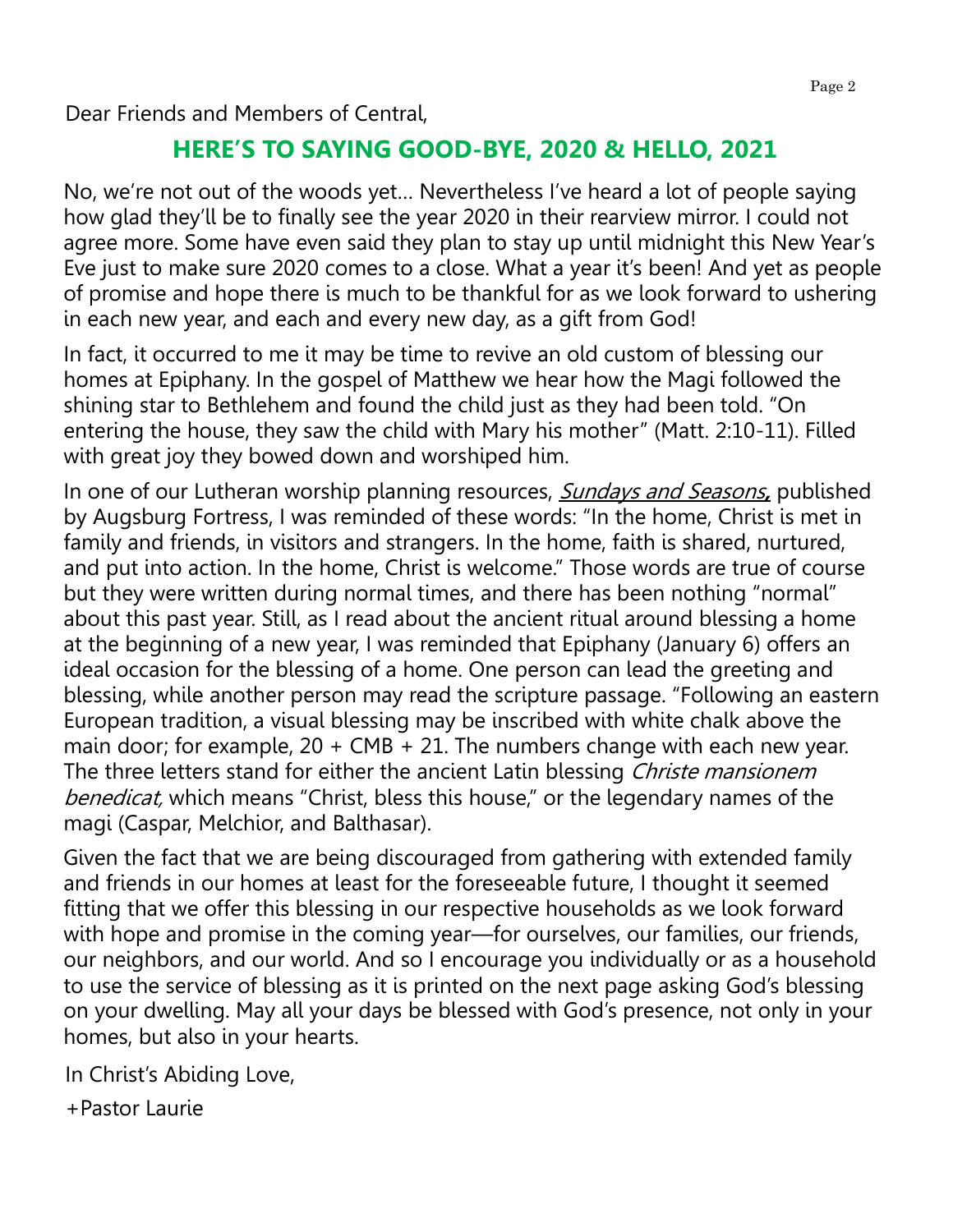# **Blessing for a Home on Epiphany (January 6th)**

#### Page 3

#### **Greeting**

May peace be to this house and to all who enter here. "By wisdom a house is built and through understanding it is established; through knowledge its rooms are filled with rare and beautiful treasures." (Proverbs 24:3-4)

#### **Reading**

As we prepare to ask God's blessing on this household and all who enter here, let us listen to the words of scripture. "In the beginning was the Word, and the Word was with God, and the Word was God. He was in the beginning with God. All things came into being through him, and without him not one thing came into being, and the life was the light of all people. The Word became flesh and lived among us, and we have seen his glory, the glory as of a father's only son, full of grace and truth. From his fullness we have all received, grace upon grace." (John 1:1-4, 14, 16)

#### **Inscription**

This inscription may be made with chalk (or written on paper) above the entrance: **20** ☩ **C M B** ☩ **21**

Write the appropriate character (left/bold) while speaking the text (right).

The magi of old, known as

**C** Caspar, **M** Melchior, **B** Balthasar,

followed the star of God's Son who came to dwell among us

**20** two thousand **21** and twenty-one years ago.

☩ Christ, bless this house,

 $+$  and remain with us throughout the new year.

#### **Prayer of Blessing**

O God, you revealed your Son to all people by the shining light of a star. We pray that you bless this home and all who live here with your gracious presence. May your love be our inspiration, your wisdom our guide, your truth our light, and your peace our benediction; through Christ our Lord. Amen.

Adapted from Come, Lord Jesus: Devotions for the Home (Augsburg Fortress, 1996). From sundaysandseasons.com. Copyright © 2020 Augsburg Fortress. All rights reserved. Reprinted by permission through One License #A-706755.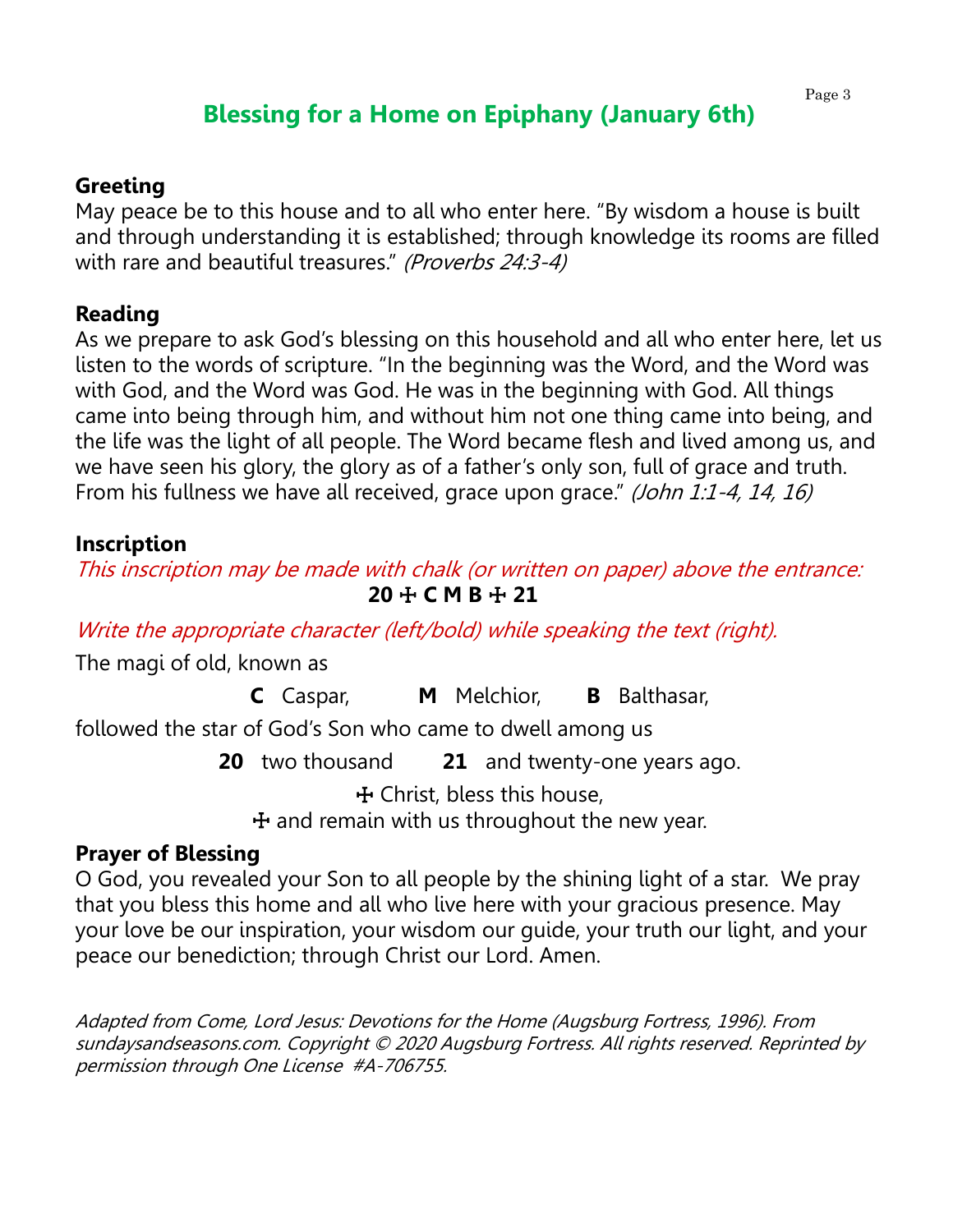### **WE KEEP IN OUR PRAYERS**

David Beckstein; Lou Berg; Karl Bergstrom; Terry Chap; Nicole Christie; Judy Collins; Richard Cook; Greg Foote; Doug Martin; Marie Miller; Bob Reed; Pam Scarberry; and Richard White.

Also remember in your prayers Maggie Yoder and daughters, Nancy and Amy and their families at the death of Paul Yoder as well as Dorothy Sullivan and Mike and Kathleen and families at the death of Ed Sullivan. Paul and Ed both died this past month. Blessed be their memories.

# **An Invitation from Central's Prayer Ministry Team**

## **Submit a prayer request!**

If you would like to submit a prayer request, you can do so by sending an email directly to [prayers@welcometocentral.org.](mailto:prayers@welcometocentral.org) Please tell us your name and the reason for your request. If you are asking on behalf of someone other than yourself, please seek their permission first. Prayers can be for thanksgiving, health, struggles, guidance, support, or anything else you desire. Central's Prayer Advocates are committed to keeping your prayer concerns and thanksgivings in our daily prayers.



# **Walking and Praying Together!**

In addition, if you would like to join friends from Central in a prayer walk, Ruth Vettrus has started a walking & praying group that meets in the Church parking lot on Thursdays from 4-5pm to pray while walking around the neighborhood. Contact Ruth for more information at [Ruth.Vettrus@gmail.com.](mailto:RuthVettrus@gmail.com)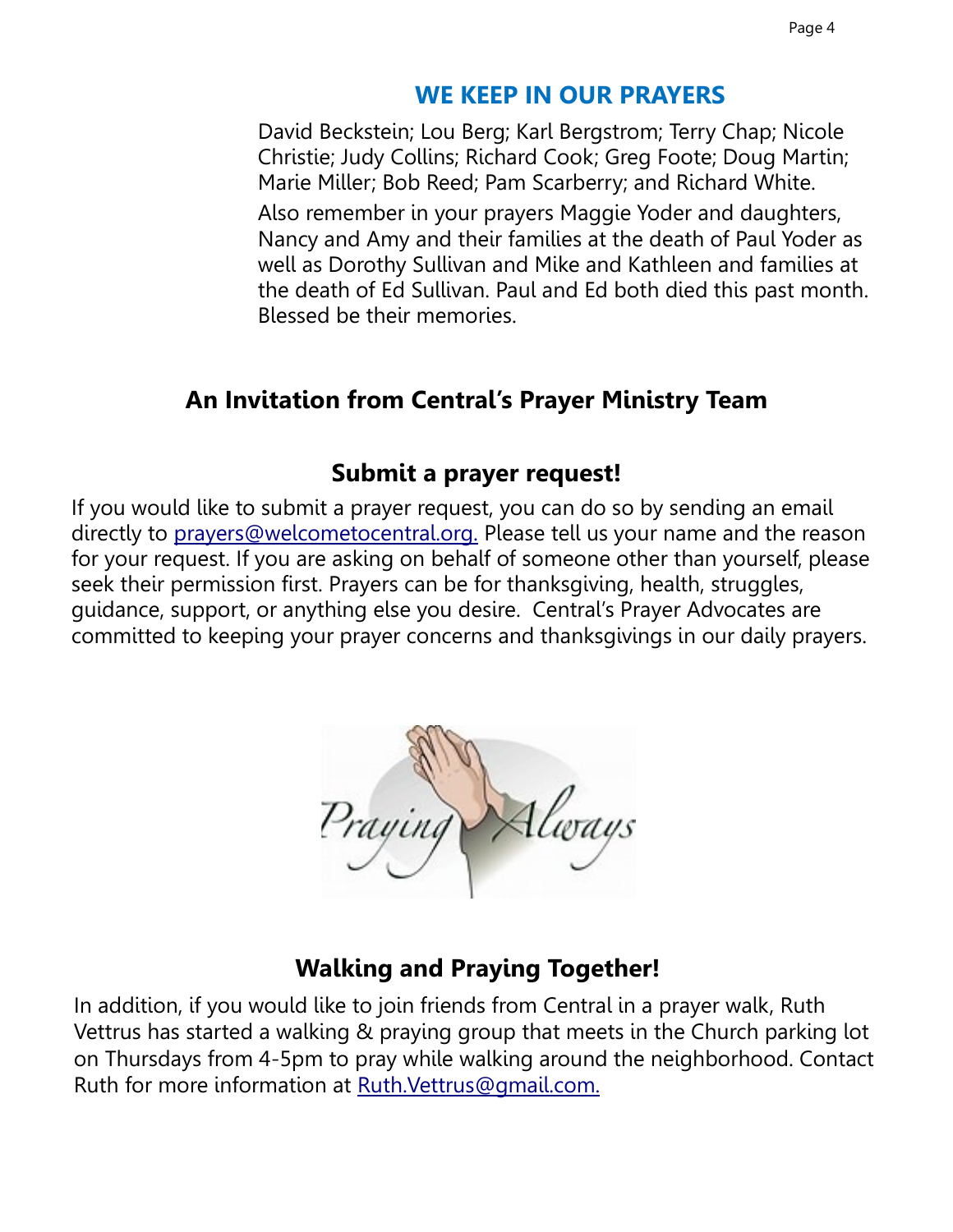# **News from Central's Book Club**

**The CLC Book Club** will meet on **Monday, January 11, 2021, at 7:00pm** via Zoom to discuss **The Nickel Boys by Colson Whitehead**. The 2020 Pulitzer Prize judges called this winning novel "a spare and devastating exploration of abuse at a reform school in Jim Crow -era Florida that is ultimately a powerful tale of human perseverance, dignity and redemption." It was based on the real story of the Dozier School

in Florida that operated for 111 years and had its history exposed by a university's investigation. Colson Whitehead dramatizes this strand of American history through the story of two boys unjustly sentenced to a hellish reform school in Jim Crow-era Florida. When Elwood Curtis, a black boy growing up in 1960s Tallahassee, is unfairly sentenced to a juvenile reformatory called the Nickel Academy, he finds himself trapped in a grotesque chamber of horrors. Elwood's only salvation is his friendship with fellow "delinquent" Turner, which deepens despite Turner's conviction that Elwood is hopelessly naive, that the world is crooked, and that the only way to survive is to scheme and avoid trouble. As life at the Academy becomes ever more perilous, the tension between Elwood's ideals and Turner's skepticism leads to a decision whose repercussions will echo down the decades. (credit: *Entertainment Weekly & Amazon.com review*). The discussion will be led by Sally Diehm.

**The ZOOM link will be sent out closer to the meeting date.** New members are always welcome! If you are not on the CLC Book Club email list and would like to join the discussion, please email Betsy Berg **[rb24berg@aol.com.](mailto:rb24berg@aol.com)** 

Looking Ahead: **The CLC Book Club** will meet on **Monday, Feb. 8, 2021, at 7:00pm** via Zoom to discuss **All You Can Ever Know: A Memoir** by Nicole Chung. The discussion will be led by Kathleen Heinz.

# **Pastor's Wednesday Bible Study**

**via Zoom** resumes on January 6, 2021 at 11am. No preparation needed. If you'd like to join us as we study the upcoming Sunday lectionary texts, simply email [pastorlaurie@welcometocentral.org](mailto:pastorlaurie@welcometocentral.org?subject=Send%20me%20the%20Zoom%20Link%20for%20Bible%20Study) to receive the link directly to your inbox.

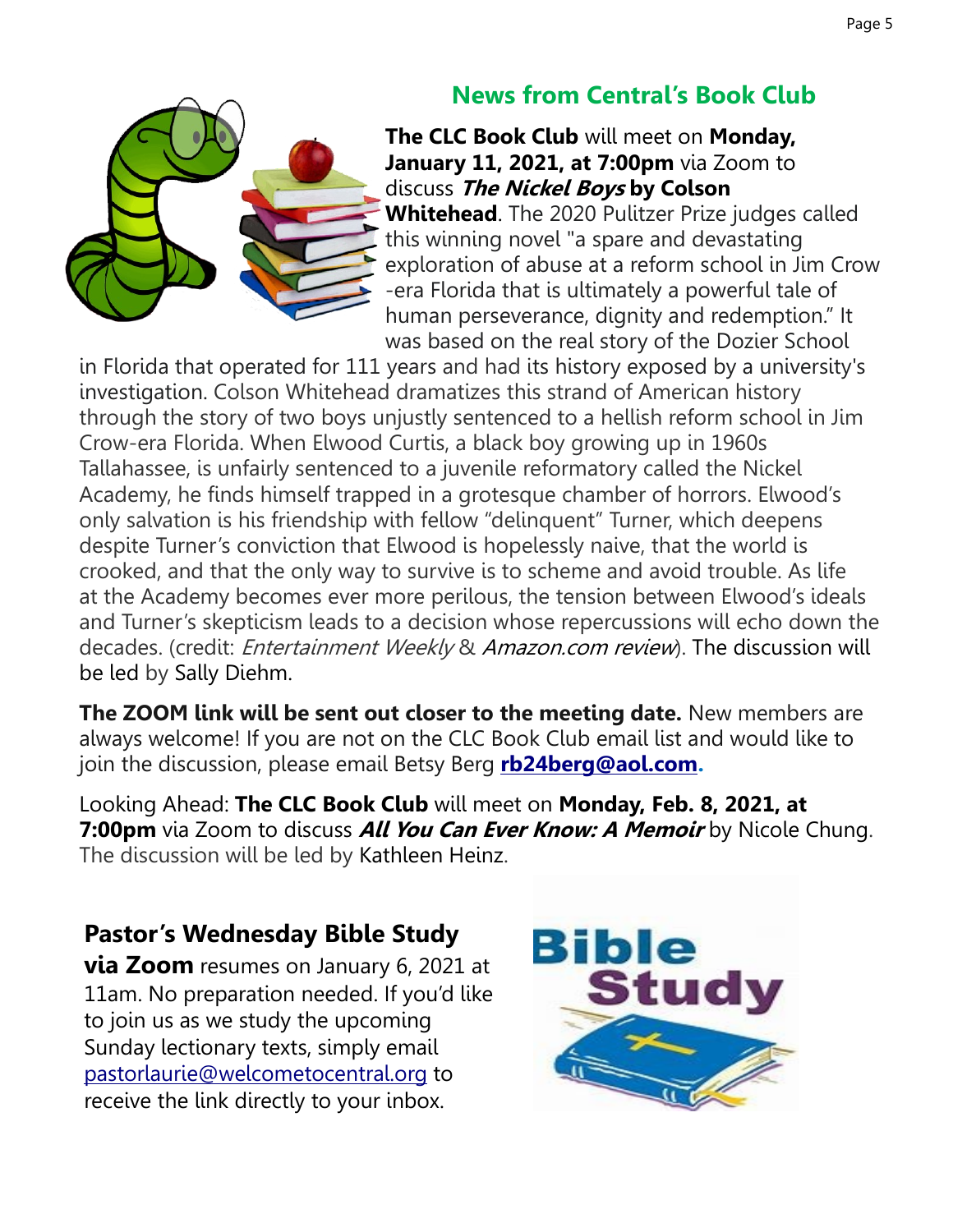I am very excited to be coming to serve you as a vicar in the coming weeks! My family and I are looking forward to being part of the Central Lutheran family in fellowship and service.

I am in the process of becoming ordained through Pacific Lutheran Theological Seminary's TEEM (Theological Education for Emerging Ministries) program. I have a BA in Theology at Concordia University-Portland, an M.A. in Comparative Religion at University of Washington, and I am in the process of completing my Ph.D. in Biblical Studies at Concordia Seminary, Saint Louis (currently finishing my doctoral dissertation on Paul's ethnic identity discourse in Galatians). Professionally, I was a Professor of Theology at Concordia University-Portland where I served as an adjunct for 7 years and full time for 1 year until Concordia's untimely closure in Spring 2020. I love all things related to education, critical thinking, exploration of our own assumptions, and get very excited when we discuss topics at all levels.

One of the things I have learned being a teacher of undergraduates is to be open to new ideas and thinking differently and creatively. In this time of COVID, our ministries and mission need to be considered creatively to find ways of connecting with each other when it seems so challenging. It seems our social distancing has done more to show us how important our fellowship is with each other – precisely because it is so hard to do right now and how much we all miss it. Because of my circuitous route to parish ministry, I have some experience being a layperson in a church and have a real passion for empowering laity at various levels, especially

when congregants have passion and ideas they want to share with others.

My wife Holly and my daughter Iris (19 months) are also excited to be coming to Eugene for the next chapter in our life. Holly is currently working on her Master's in Library and Information Science online through San Jose State as well as spending most of her days trying to keep up with Iris. Iris's main passions at present are in climbing and learning to talk.

We are excited to be part of this new church family.

In Christ's love, Ben Nickodemus

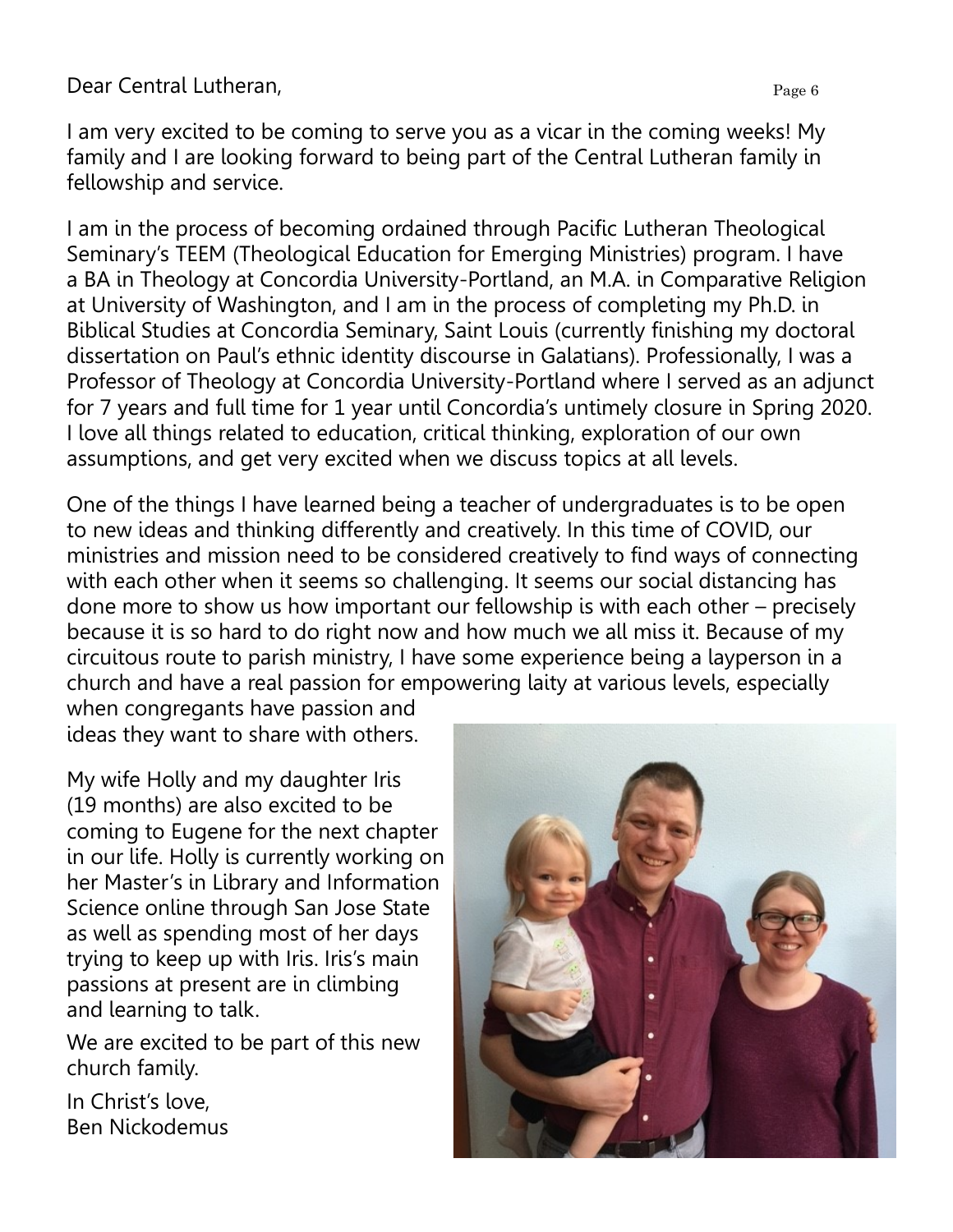# **An Important Message from your Church Council To: Members of Central—Mark your Calendars**

#### **Our annual meeting will be held on Sunday January 31, 2021 at noon via**

**Zoom.** Due to Covid restrictions our semi-annual meeting in June 2020 did not take place. Therefore it is extremely important that we convene the semi-annual meeting in January 2021. We will receive a year-end Financial report for 2020 from our Church Treasurer, Charlotte Bontrager and vote on Central's Mission and Ministry Budget for 2021. In addition we will be hearing a few remarks from Council President Dennis Lindsay and Pastor Laurie. There will also be an opportunity for us to hear from our pastoral intern, Vicar Ben.

Limited seating in the Parish Hall will be available for those who wish to attend in person (following OHA guidelines) and the Zoom meeting will be shown on the big screen to maximize participation. Please watch for the Zoom link closer to the actual date.

Finally, all written reports from Ministry Teams, Committees, and Boards should be submitted to Kristi in the church office no later than January 19th for inclusion in the Annual Report. If you're reading this online you can send your report via email by clicking [here.](mailto:info@welcometocentral.org?subject=Annual%20Report)

# **Update on Fair Trade Coffee, Tea, and Chocolates**

All of your favorite Fair Trade products are still available or can be special ordered for you. To place an order and arrange for pickup or delivery, email Tonya Cockram [here](mailto:jtcockram@gmail.com?subject=Fair%20Trade%20Coffee%20Order) or call Keri or Tonya at 541-654-4656.

# **Help Needed — Can we count on you?**

Each week a meal is prepared and delivered to the First Place Families living at the Annex. The food is picked up from the Eugene Mission on Fridays. Members of Central take turns preparing the meal in the kitchen at church or in their own homes over the weekend. The home-cooked meal is then delivered to the Annex on Monday afternoons for their evening meal. If you'd like to find out how you can help with one or more of these tasks call (541-914-8442) or email Kim Meyers by clicking [here.](mailto:kimcpa.meyers@gmail.com?subject=Help%20with%20First%20Place%20Family%20Meal)